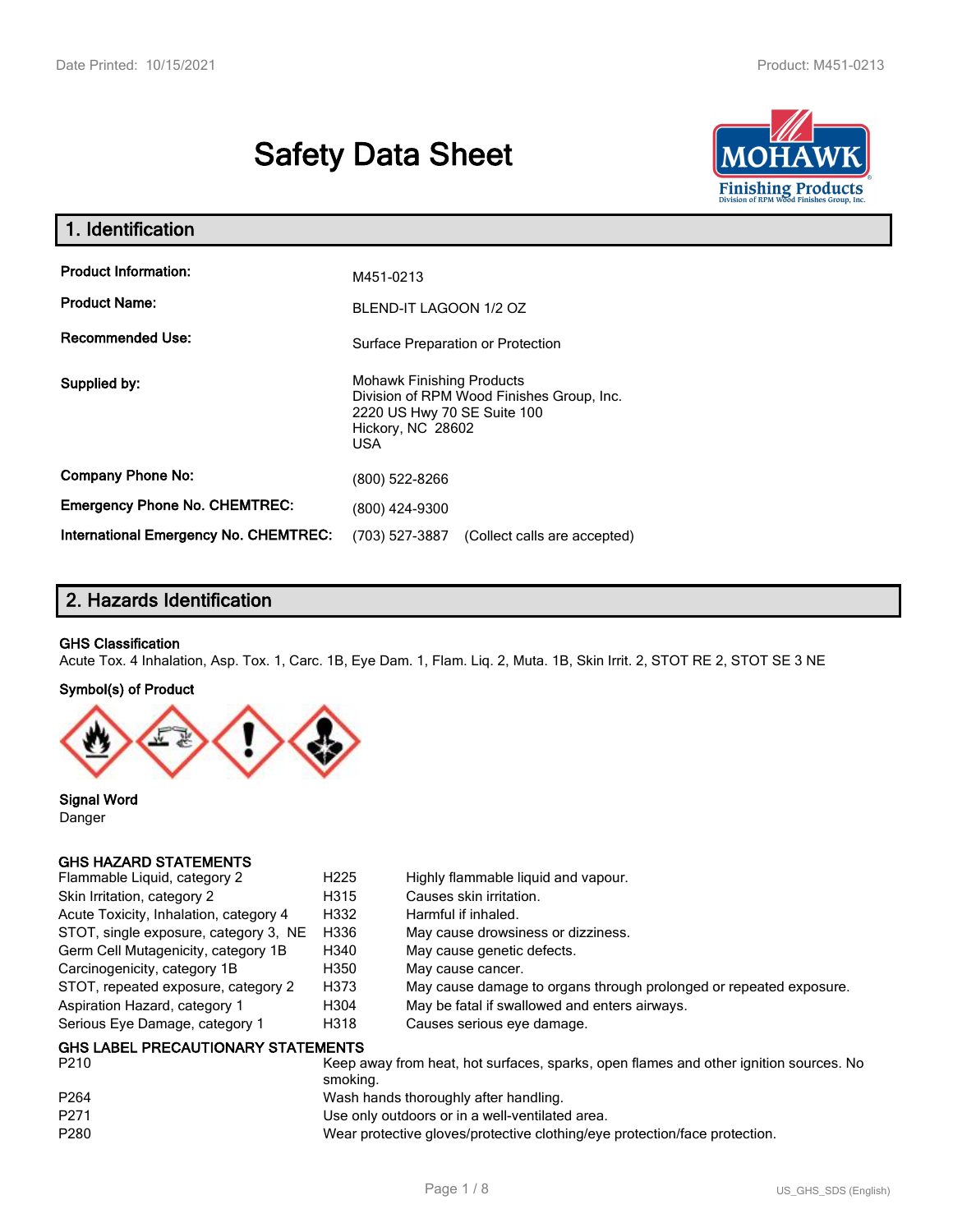| P331                                    | Do NOT induce vomiting.                                                                                                             |
|-----------------------------------------|-------------------------------------------------------------------------------------------------------------------------------------|
| P405                                    | Store locked up.                                                                                                                    |
| P302+P352                               | IF ON SKIN: Wash with plenty of soap and water.                                                                                     |
| P303+P361+P353                          | IF ON SKIN (or hair): Take off immediately all contaminated clothing. Rinse skin with<br>water/shower.                              |
| P305+P351+P338                          | IF IN EYES: Rinse cautiously with water for several minutes. Remove contact lenses, if<br>present and easy to do. Continue rinsing. |
| P362+P364                               | Take off contaminated clothing and wash it before reuse.                                                                            |
| P403+P233                               | Store in a well-ventilated place. Keep container tightly closed.                                                                    |
| P <sub>201</sub>                        | Obtain special instructions before use.                                                                                             |
| P <sub>260</sub>                        | Do not breathe dust/fume/gas/mist/vapours/spray.                                                                                    |
| P304+P340                               | IF INHALED: Remove person to fresh air and keep comfortable for breathing.                                                          |
| P308+P313                               | IF exposed or concerned: Get medical advice/attention.                                                                              |
| P332+P313                               | If skin irritation occurs: Get medical advice/attention.                                                                            |
| P403+P235                               | Store in a well-ventilated place. Keep cool.                                                                                        |
| P301+P310                               | IF SWALLOWED: Immediately call a POISON CENTER or doctor/physician.                                                                 |
| <b>GHS SDS PRECAUTIONARY STATEMENTS</b> |                                                                                                                                     |
| P240                                    | Ground/bond container and receiving equipment.                                                                                      |
| P241                                    | Use explosion-proof electrical/ventilating/lighting/equipment.                                                                      |
| P242                                    | Use only non-sparking tools.                                                                                                        |
| P243                                    | Take precautionary measures against static discharge.                                                                               |

# **3. Composition/Information on ingredients**

| <b>Chemical Name</b><br>titanium dioxide<br>n-butyl acetate<br>petroleum distillate<br>butanol | CAS-No.<br>13463-67-7<br>123-86-4<br>64742-49-0<br>71-36-3 | <u>Wt. %</u><br>$10 - 25$<br>$10 - 25$<br>$10 - 25$<br>$2.5 - 10$   | <b>GHS Symbols</b><br>GHS08<br>GHS02-GHS07<br>GHS08<br>GHS02-GHS05-<br>GHS07 | <b>GHS Statements</b><br>H351<br>H <sub>226</sub> -336<br>H304-340-350<br>H226-302-315-318-332-335-336 |
|------------------------------------------------------------------------------------------------|------------------------------------------------------------|---------------------------------------------------------------------|------------------------------------------------------------------------------|--------------------------------------------------------------------------------------------------------|
| ethanol<br>pm acetate<br>eep<br>aliphatic petroleum distillates<br>toluene                     | 64-17-5<br>108-65-6<br>763-69-9<br>64742-47-8<br>108-88-3  | $2.5 - 10$<br>$2.5 - 10$<br>$2.5 - 10$<br>$2.5 - 10$<br>$1.0 - 2.5$ | GHS02<br>GHS02-GHS07<br>GHS06<br>GHS07-GHS08<br>GHS02-GHS07-<br>GHS08        | H <sub>225</sub><br>H226-332<br>H331<br>H304-332<br>H225-304-315-332-336-373                           |
| m-xylene<br>ethylbenzene<br>p-xylene<br>carbon black                                           | 108-38-3<br>100-41-4<br>106-42-3<br>1333-86-4              | $1.0 - 2.5$<br>$0.1 - 1.0$<br>$0.1 - 1.0$<br>$0.1 - 1.0$            | GHS02-GHS07<br>GHS02-GHS07-<br>GHS08<br>GHS02-GHS07<br>GHS02                 | H226-315-332<br>H225-304-332-373<br>H226-315-332<br>H <sub>251</sub>                                   |

The exact percentage (concentration) of ingredients is being withheld as a trade secret.

The text for GHS Hazard Statements shown above (if any) is given in the "Other information" Section.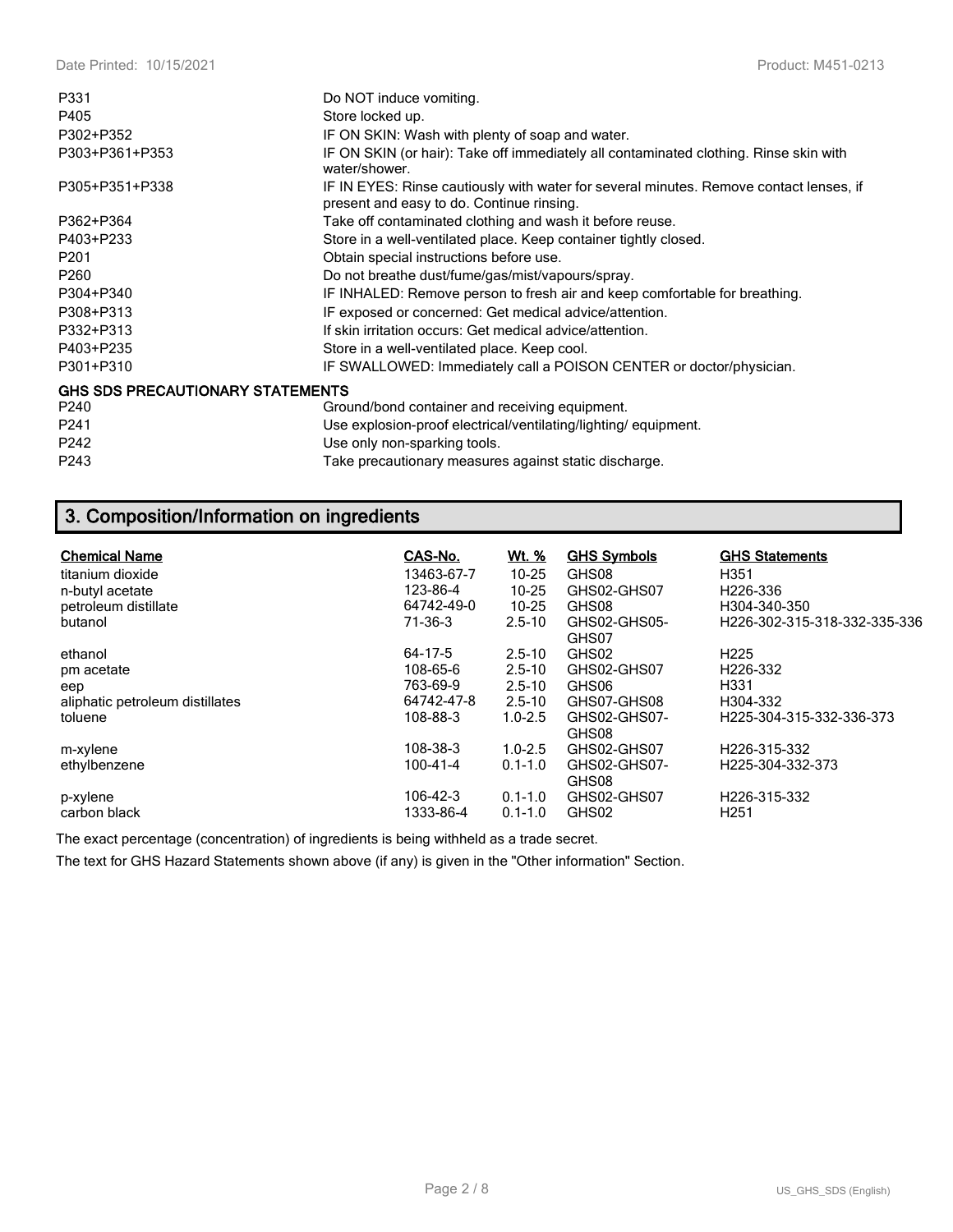# **4. First-aid Measures**



FIRST AID - EYE CONTACT: IF IN EYES: Rinse cautiously with water for several minutes. Remove contact lenses, if present and easy to do. Continue rinsing.

FIRST AID - SKIN CONTACT: IF ON SKIN: Wash with plenty of soap and water. IF ON SKIN (or hair): Take off immediately all contaminated clothing. Rinse skin with water/shower. Take off contaminated clothing and wash it before reuse. If skin irritation occurs: Get medical advice/attention.

FIRST AID - INGESTION: Do NOT induce vomiting. IF SWALLOWED: Immediately call a POISON CENTER or doctor/physician.

FIRST AID - INHALATION: IF INHALED: Remove person to fresh air and keep comfortable for breathing.

#### **5. Fire-fighting Measures**

**SPECIAL FIREFIGHTING PROCEDURES:** Evacuate all persons from the fire area to a safe location. Move non-burning material, as feasible, to a safe location as soon as possible. Fire fighters should be protected from potential explosion hazards while extinguishing the fire. Wear self-contained breathing apparatus (SCBA) and full fire-fighting protective clothing. Thoroughly decontaminate all protective equipment after use. Containers of this material may build up pressure if exposed to heat (fire). Use water spray to cool fire-exposed containers. Use water spray to disperse vapors if a spill or leak has not ignited. DO NOT extinguish a fire resulting from the flow of flammable liquid until the flow of the liquid is effectively shut off. This precaution will help prevent the accumulation of an explosive vapor-air mixture after the initial fire is extinguished.

**FIREFIGHTING EQUIPMENT:** This is a NFPA/OSHA Class 1B or less flammable liquid. Follow NFPA30, Chapter 16 for fire protection and fire suppression. Use a dry chemical, carbon dioxide, or similar ABC fire extinguisher for incipeint fires. Water may be used to cool and prevent rupture of containers that are exposed to heat from fire.

#### **6. Accidental Release Measures**

#### **ENVIRONMENTAL MEASURES:** No Information

**STEPS TO BE TAKEN IN CASE MATERIAL IS RELEASED OR SPILLED:** Follow personal protective equipment recommendations found in Section VIII. Personal protective equipment needs must be evaluated based on information provided on this sheet and the special circumstances created by the spill including; the material spilled, the quantity of the spill, the area in which the spill occurred, and the training and the expertise of employees in the area responding to the spill. Never exceed any occupational exposure limits. Shut off ignition sources; including electrical equipment and flames. Do not allow smoking in the area. Do not allow the spilled product to enter public drainage system or open waterways.

#### **7. Handling and Storage**



**HANDLING:** Avoid inhalation and contact with eyes, skin, and clothing. Wash hands thoroughly after handling and before eating or drinking. In keeping with safe handling practices, avoid ignition sources (smoking, flames, pilot lights, electrical sparks); ground and bond containers when transferring the material to prevent static electricity sparks that could ignite vapor and use spark proof tools and explosion proof equipment. Empty containers may retain product residue or vapor. Do not pressurize, cut, weld, braze, solder, drill, grind, or expose container to heat, flame, sparks, static electricity, or other sources of ignition. Any of these actions can potentially cause an explosion that may lead to injury.

**STORAGE:** Keep containers closed when not in use. Store in cool well ventilated space away from incompatible materials.

# **8. Exposure Controls/Personal Protection**

| Ingredients with Occupational Exposure Limits |                      |                       |                     |                         |  |
|-----------------------------------------------|----------------------|-----------------------|---------------------|-------------------------|--|
| <b>Chemical Name</b>                          | <b>ACGIH TLV-TWA</b> | <b>ACGIH-TLV STEL</b> | <b>OSHA PEL-TWA</b> | <b>OSHA PEL-CEILING</b> |  |
| titanium dioxide                              | 10 mg/m $3$          | N.D.                  | 15 mg/m $3$         | N.D.                    |  |
| n-butyl acetate                               | 50 ppm               | $150$ ppm             | $150$ ppm           | N.D.                    |  |
| petroleum distillate                          | N.D.                 | N.D.                  | N.D.                | N.D.                    |  |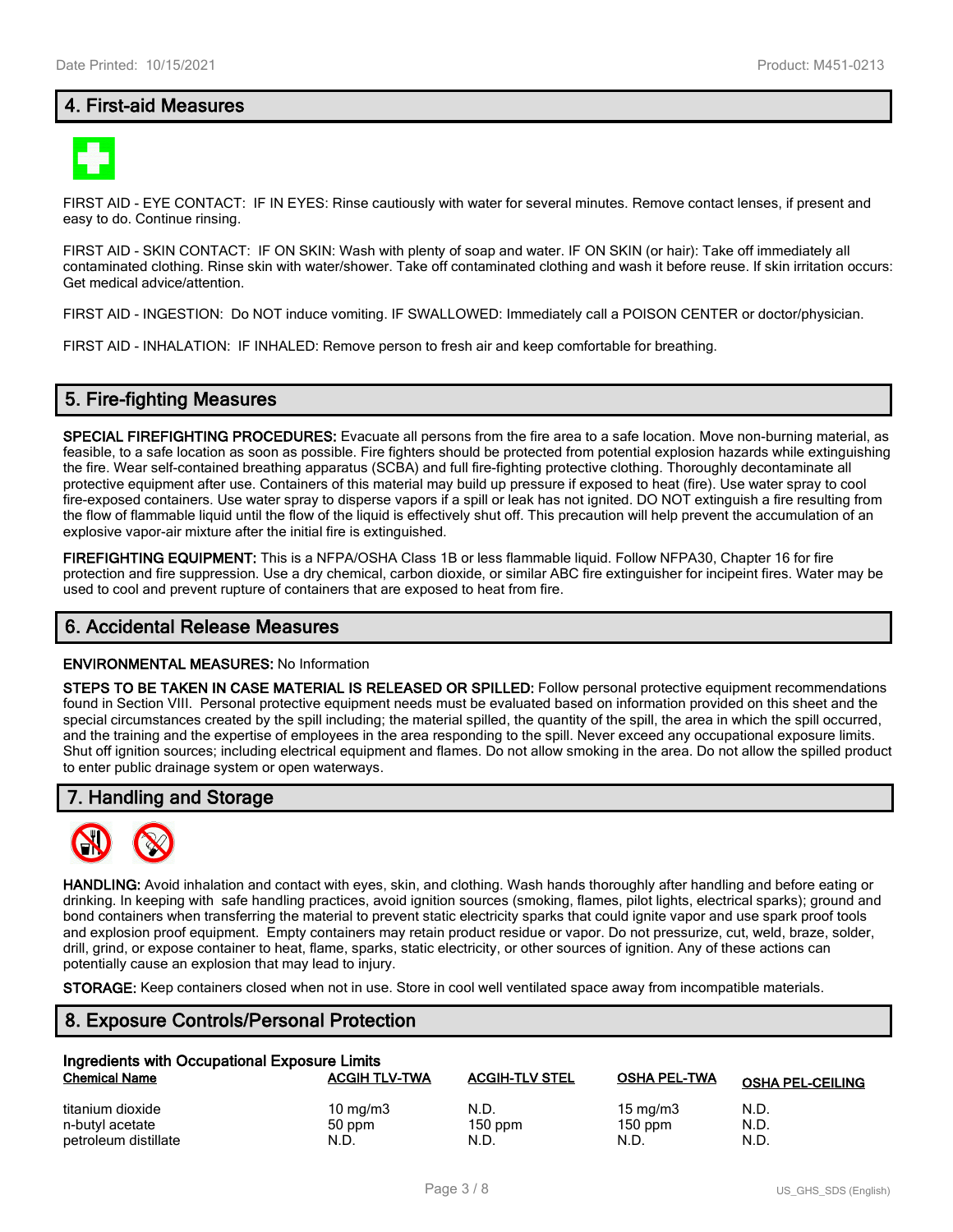| butanol                         | 20 ppm           | N.D.       | $100$ ppm          | N.D.    |
|---------------------------------|------------------|------------|--------------------|---------|
| ethanol                         | N.D.             | $1000$ ppm | $1000$ ppm         | N.D.    |
| pm acetate                      | N.D.             | N.D.       | N.D.               | N.D.    |
| eep                             | N.D.             | N.D.       | N.D.               | N.D.    |
| aliphatic petroleum distillates | N.D.             | N.D.       | N.D.               | N.D.    |
| toluene                         | 20 ppm           | N.D.       | $200$ ppm          | 300 ppm |
| m-xylene                        | $100$ ppm        | $150$ ppm  | $100$ ppm          | N.D.    |
| ethylbenzene                    | 20 ppm           | N.D.       | $100$ ppm          | N.D.    |
| p-xylene                        | $100$ ppm        | $150$ ppm  | $100$ ppm          | N.D.    |
| carbon black                    | $3 \text{ mg/m}$ | N.D.       | $3.5 \text{ mg/m}$ | N.D.    |

**Further Advice: MEL = Maximum Exposure Limit OES = Occupational Exposure Standard SUP = Supplier's Recommendation Sk = Skin Sensitizer N.E. = Not Established N.D. = Not Determined**

#### **Personal Protection**



**RESPIRATORY PROTECTION:** Use adequate engineering controls and ventilation to keep levels below recommended or statutory exposure limits. If exposure levels exceed limits use appropriate approved respiratory protection equipment.



**SKIN PROTECTION:** Wear chemical resistant footwear and clothing such as gloves, an apron or a whole body suit as appropriate.



**EYE PROTECTION:** Wear chemical-resistant glasses and/or goggles and a face shield when eye and face contact is possible due to splashing or spraying of material.



**OTHER PROTECTIVE EQUIPMENT:** No Information



**HYGIENIC PRACTICES:** It is good practice to avoid contact with the product and/or its vapors, mists or dust by using appropriate protective measures. Wash thoroughly after handling and before eating or drinking.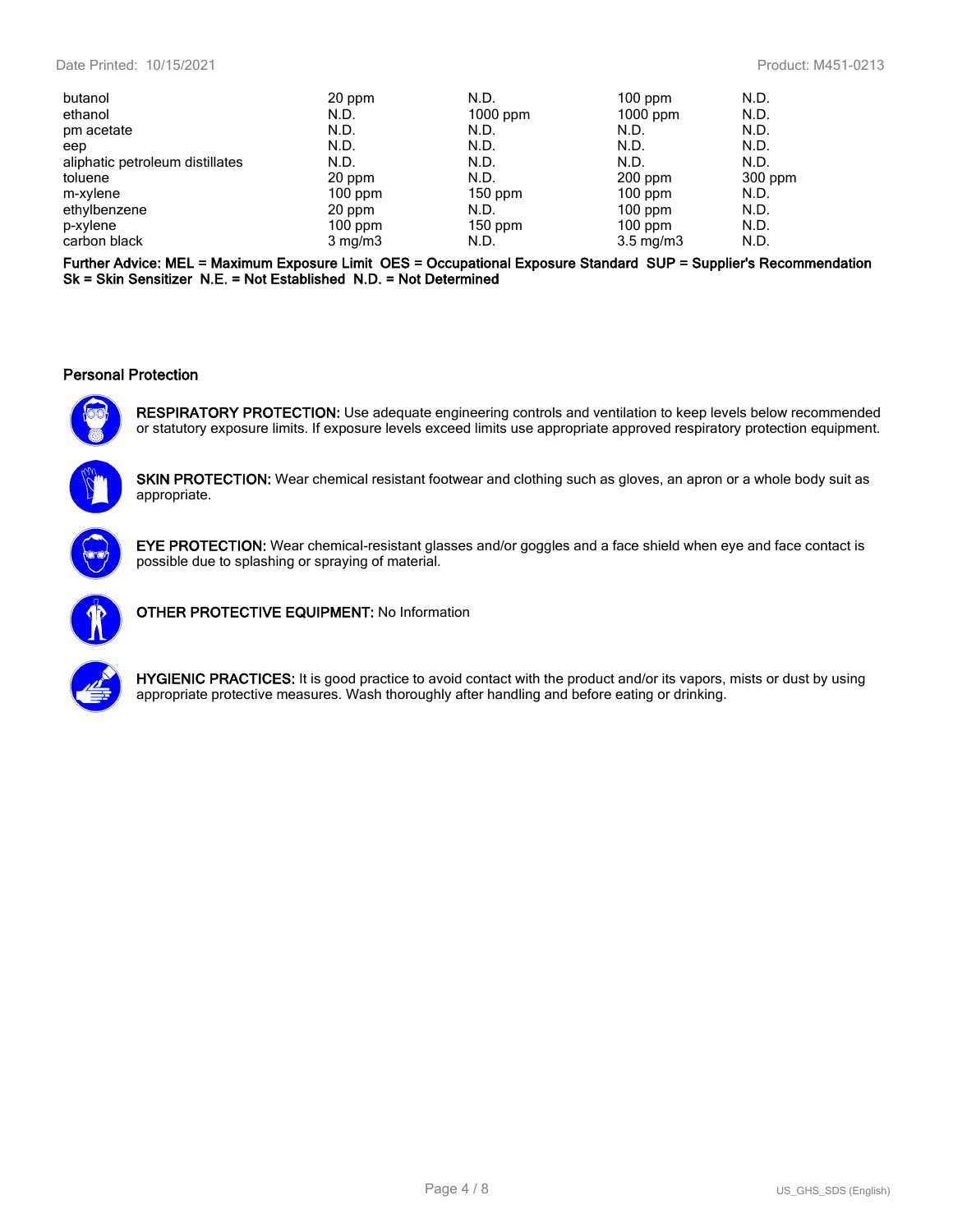**N.I. = No Information**

# **9. Physical and Chemical Properties**

| Appearance:                    | Colored Liquid                   | <b>Physical State:</b>                      | <b>LIQUID</b>  |
|--------------------------------|----------------------------------|---------------------------------------------|----------------|
| Odor:                          | <b>Strong Solvent</b>            | <b>Odor Threshold:</b>                      | Not determined |
| Density, g/cm3:                | 1.077                            | pH:                                         | Not determined |
| Freeze Point, °F:              | Not determined                   | Viscosity:                                  | Not determined |
| <b>Solubility in Water:</b>    | Not determined                   | Partition Coefficient, n-octanol/<br>water: | Not determined |
| Decomposition temperature, °F: | Not determined                   | <b>Explosive Limits, %:</b>                 | Not determined |
| Boiling Range, °F:             | $>$ 100 °F                       | Flash Point, °F:                            | 55 °F          |
| Combustibility:                | <b>Supports Combustion</b>       | Auto-Ignition Temperature, °F:              | Not determined |
| <b>Evaporation Rate:</b>       | <b>Faster than Diethyl Ether</b> | Vapor Pressure, mmHq:                       | Not determined |
| <b>Vapor Density:</b>          | Not determined                   |                                             |                |

# **10. Stability and reactivity**

**STABILITY:** Stable under normal conditions.

**CONDITIONS TO AVOID:** Heat, flames and sparks.

**INCOMPATIBILITY:** Acids, Bases, Oxidizing agents

**HAZARDOUS DECOMPOSITION PRODUCTS:** Not determined.

#### **11. Toxicological information**

**Practical Experiences**

**EMERGENCY OVERVIEW:** No Information

**EFFECT OF OVEREXPOSURE - EYE CONTACT:** No Information

**EFFECT OF OVEREXPOSURE - INGESTION:** No Information

**EFFECT OF OVEREXPOSURE - INHALATION:** No Information

**EFFECT OF OVEREXPOSURE - SKIN CONTACT:** No Information

**CARCINOGENICITY:** May cause cancer.

This product contains Titanium Dioxide, which is listed by IARC as possibly carcinogenic to humans (Group 2B). This listing is based on inadequate evidence of carcinogenicity in humans and sufficient evidence in experimental animals. This classification is relevant when exposed to titanium dioxide in dust or powder form only, including cured product that is subject to sanding, grinding, cutting, or other surface preparation activities.

#### **PRIMARY ROUTE(S) OF ENTRY:**

**Eye Contact, Skin Contact, Ingestion, Inhalation**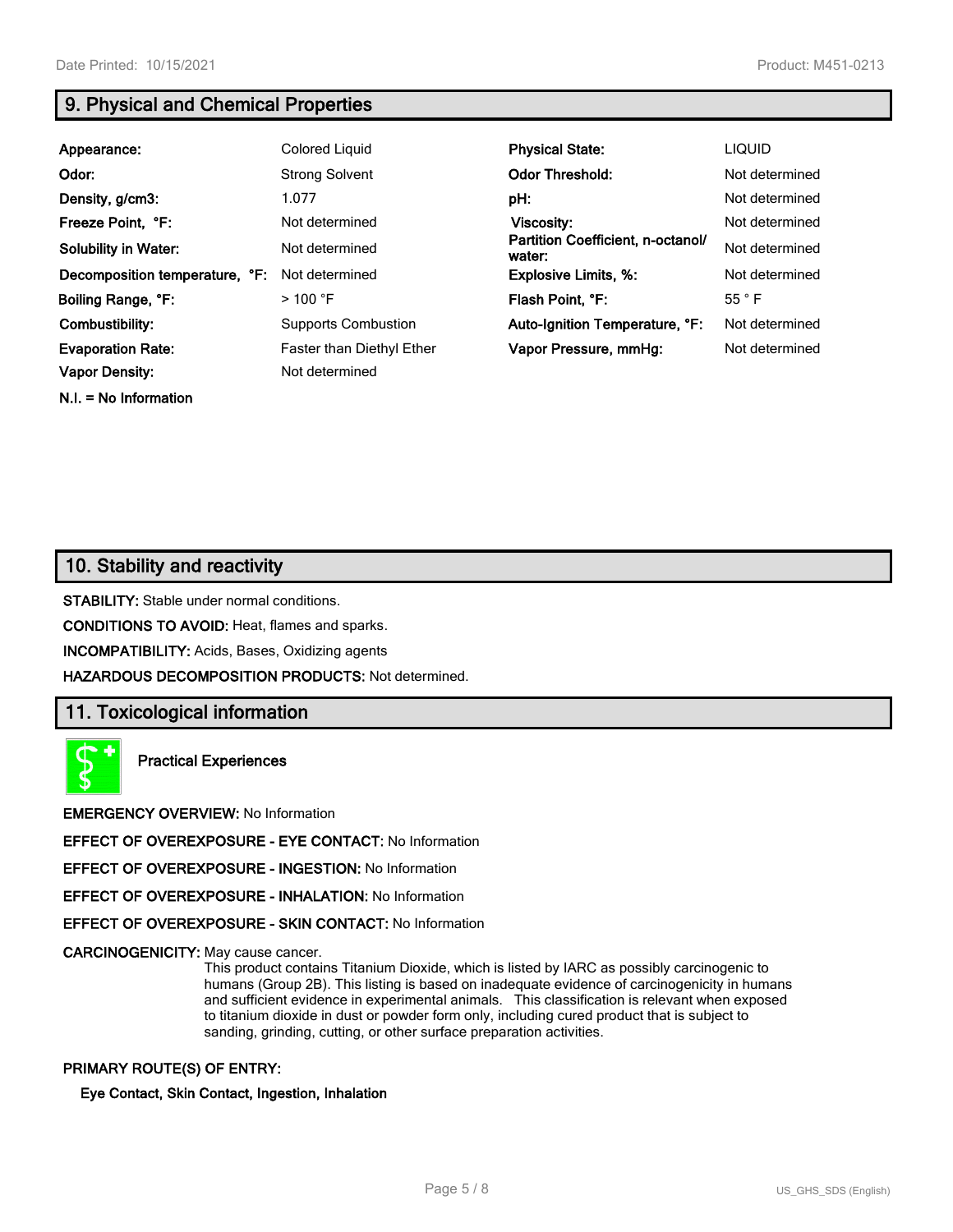#### **Acute Toxicity Values**

#### **The acute effects of this product have not been tested. Data on individual components are tabulated below**

| CAS-No.<br>13463-67-7<br>123-86-4<br>64742-49-0<br>71-36-3<br>64-17-5<br>108-65-6<br>763-69-9<br>64742-47-8<br>108-88-3<br>108-38-3<br>100-41-4 | <b>Chemical Name</b><br>titanium dioxide<br>n-butyl acetate<br>petroleum distillate<br>butanol<br>ethanol<br>pm acetate<br>eep<br>aliphatic petroleum distillates<br>toluene<br>m-xylene<br>ethylbenzene | Oral LD50<br>>10000 mg/kg Rat<br>14130 mg/kg Rat<br>>5000 mg/kg Rat<br>700 mg/kg Rat<br>7060 mg/kg Rat<br>8532 mg/kg Rat<br>3200 mg/kg Rat<br>>5000 mg/kg Rat<br>2600 mg/kg Rat<br>5000 mg/kg Rat<br>3500 mg/kg Rat | Dermal LD50<br>>10000 mg/kg Rabbit >20 mg/l<br>>17600 mg/kg Rabbit 23.4 mg/l Rat<br>>3160 mg/kg Rabbit<br>3402 mg/kg Rabbit<br>15,800 mg/kg<br>>5000 mg/kg Rabbit<br>4080 mg/kg Rabbit<br>>2000 mg/kg Rabbit<br>12000 mg/kg Rabbit<br>6500 mg/kg Rabbit<br>15400 mg/kg Rabbit | Vapor LC50<br>54 mg/l Rat<br>8000 mg/l Rat<br>124.7 mg/L Rat<br>$>20$ mg/L<br>$>20$ mg/l<br>>13 mg/L Rat<br>12.5 mg/L Rat<br>>20 mg/l Rat<br>17.2 mg/L Rat |
|-------------------------------------------------------------------------------------------------------------------------------------------------|----------------------------------------------------------------------------------------------------------------------------------------------------------------------------------------------------------|---------------------------------------------------------------------------------------------------------------------------------------------------------------------------------------------------------------------|-------------------------------------------------------------------------------------------------------------------------------------------------------------------------------------------------------------------------------------------------------------------------------|------------------------------------------------------------------------------------------------------------------------------------------------------------|
| 106-42-3                                                                                                                                        | p-xylene                                                                                                                                                                                                 | 4029 mg/kg Rat                                                                                                                                                                                                      | >2000 mg/kg rabbit                                                                                                                                                                                                                                                            | >20 mg/l Rat                                                                                                                                               |
| 1333-86-4                                                                                                                                       | carbon black                                                                                                                                                                                             | >5000 mg/kg Rat                                                                                                                                                                                                     | >3000 mg/kg Rabbit                                                                                                                                                                                                                                                            | $>20$ mg/l                                                                                                                                                 |

**N.I. = No Information**

# **12. Ecological information**

**ECOLOGICAL INFORMATION:** Ecological evaluation of this material has not been performed; however, do not allow the product to be released to the environment without governmental approval/permits.

# **13. Disposal Information**



**DISPOSAL METHOD:** Waste from this material may be a listed and/or characteristic hazardous waste. Dispose of material, contaminated absorbent, container and unused contents in accordance with local, state, and federal regulations.

**STEPS TO BE TAKEN IN CASE MATERIAL IS RELEASED OR SPILLED:** Follow personal protective equipment recommendations found in Section VIII. Personal protective equipment needs must be evaluated based on information provided on this sheet and the special circumstances created by the spill including; the material spilled, the quantity of the spill, the area in which the spill occurred, and the training and the expertise of employees in the area responding to the spill. Never exceed any occupational exposure limits. Shut off ignition sources; including electrical equipment and flames. Do not allow smoking in the area. Do not allow the spilled product to enter public drainage system or open waterways.

# **14. Transport Information**

#### **SPECIAL TRANSPORT PRECAUTIONS:** No Information

- **IATA:** ID8000, CONSUMER COMMODITY, 9
- **IMDG:** LIMITED QUANTITY UN1263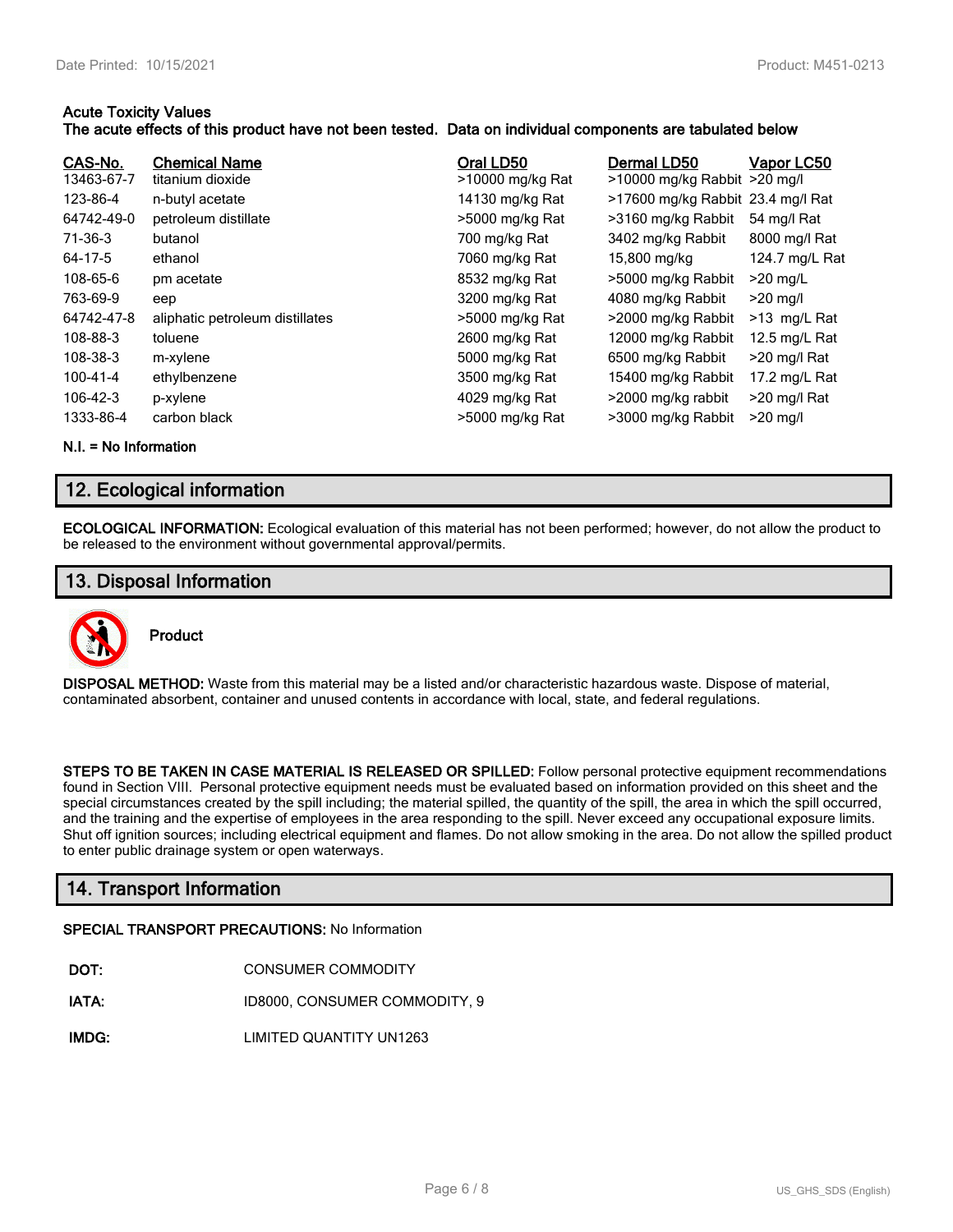# **15. Regulatory Information**

### **U.S. Federal Regulations:**

#### **CERCLA - SARA Hazard Category**

This product has been reviewed according to the EPA 'Hazard Categories' promulgated under Sections 311 and 312 of the Superfund Amendment and Reauthorization Act of 1986 (SARA Title III) and is considered, under applicable definitions, to meet the following categories:

Fire Hazard, Acute Health Hazard, Chronic Health Hazard

#### **SARA SECTION 313**

This product contains the following substances subject to the reporting requirements of Section 313 of Title III of the Superfund Amendment and Reauthorization Act of 1986 and 40 CFR part 372:

| <b>Chemical Name</b> | CAS-No.  | <u>Wt. %</u> |
|----------------------|----------|--------------|
| butanol              | 71-36-3  | 7.63         |
| toluene              | 108-88-3 | 1.98         |
| m-xylene             | 108-38-3 | 1.62         |

#### **TOXIC SUBSTANCES CONTROL ACT**

This product contains the following chemical substances subject to the reporting requirements of TSCA 12(B) if exported from the United States:

| <b>Chemical Name</b>         | CAS-No.  |
|------------------------------|----------|
| octamethylcyclotetrasiloxane | 556-67-2 |

# **U.S. State Regulations:**

#### **CALIFORNIA PROPOSITION 65**

WARNING: Cancer and Reproductive Harm - www.P65Warnings.ca.gov.

Titanium Dioxide, Cancer, 20.6161% Toluene, Reproductive Harm, 1.9814%

| <b>Revision Date:</b>  |  | <b>Supersedes Date:</b><br>9/16/2021                                                                                                                            |  |                    |  |                             | 7/28/2021 |  |
|------------------------|--|-----------------------------------------------------------------------------------------------------------------------------------------------------------------|--|--------------------|--|-----------------------------|-----------|--|
| Reason for revision:   |  | Substance and/or Product Properties Changed in Section(s):<br>01 - Product Information<br>05 - Flammability Information<br>09 - Physical & Chemical Information |  |                    |  |                             |           |  |
| Datasheet produced by: |  | <b>Regulatory Department</b>                                                                                                                                    |  |                    |  |                             |           |  |
| <b>HMIS Ratings:</b>   |  |                                                                                                                                                                 |  |                    |  |                             |           |  |
| Health:                |  | Flammability:                                                                                                                                                   |  | <b>Reactivity:</b> |  | <b>Personal Protection:</b> |           |  |
|                        |  |                                                                                                                                                                 |  |                    |  |                             |           |  |

#### **Volatile Organic Compounds, gr/ltr:** 603

#### **Text for GHS Hazard Statements shown in Section 3 describing each ingredient:**

| H <sub>225</sub> | Highly flammable liquid and vapour.           |
|------------------|-----------------------------------------------|
| H <sub>226</sub> | Flammable liquid and vapour.                  |
| H <sub>251</sub> | Self-heating: may catch fire.                 |
| H302             | Harmful if swallowed.                         |
| H304             | May be fatal if swallowed and enters airways. |